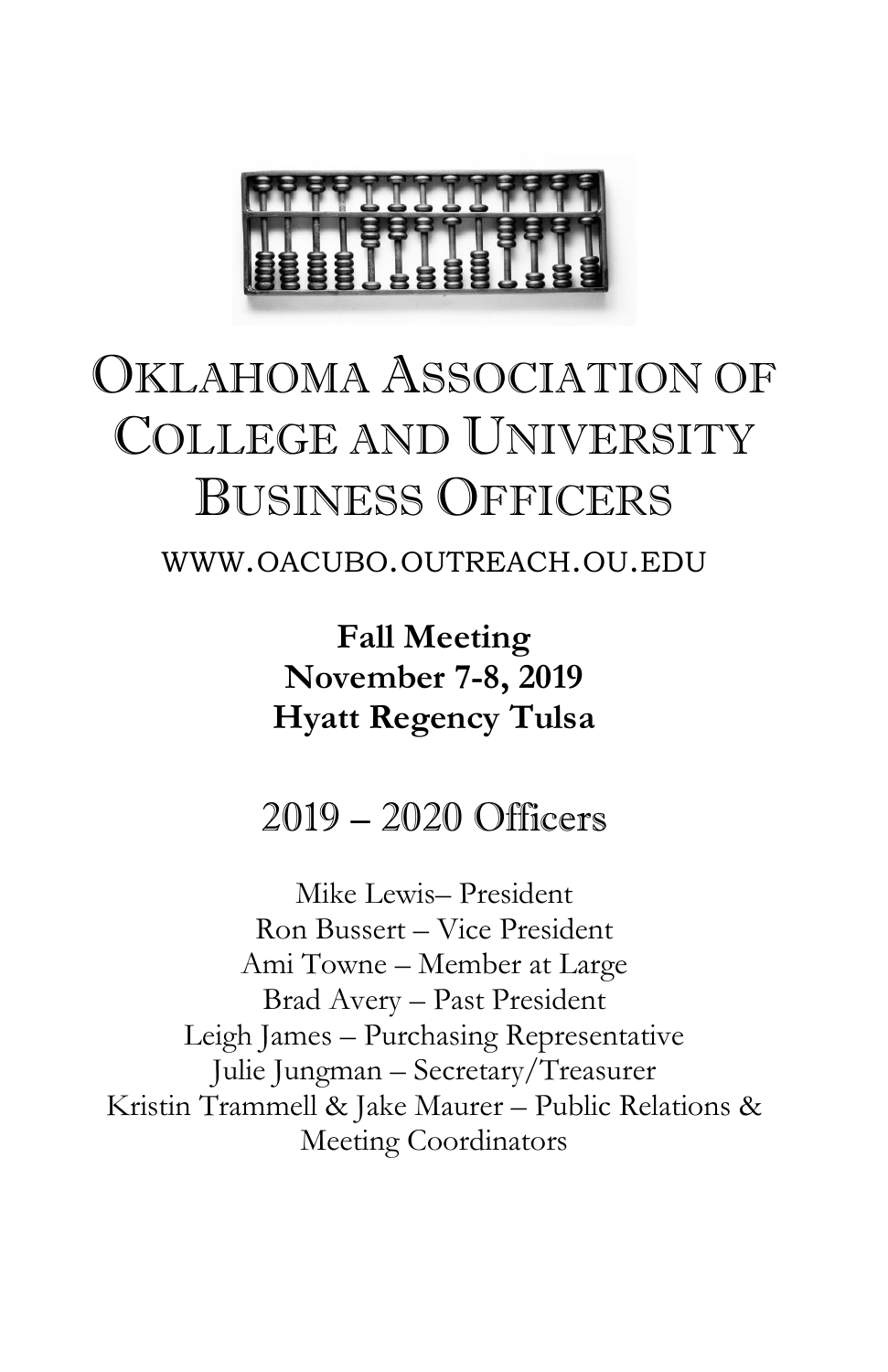Oklahoma Association of College and University Business Officers **Fall 2019 Meeting Agenda Thursday, November 7, 2019**

 $7:30$ am –  $9:00$ am Promenade AB **Registration, Continental Breakfast**

9:00am – 10:40am Promenade D **Keynote: Stress and Humor in the Workplace** *Mark Mayfield, Shapiro Group*

10:40pam – 11:00am Promenade AB **Break with Vendors**

11:00am – 11:50am Promenade D **General Session: "From Surviving to Thriving, a Contribution Margin Analysis Story"** *Dr. Bill Path, OSUIT, Nick Wallace, BKD, Jim Smith, OSUIT, Michelle Canan, OSUIT & Sandra Hudgens, OSUIT*

12:00pm – 1:00pm Promenade C **Lunch**

1:00pm – 1:50pm entitled by Promenade D **General Session: "Emergency Preparedness"** *Ron Hill & Chuck Kerns, OSU/OEMS*

1:50pm – 2:00pm Promenade AB **Break with Vendors**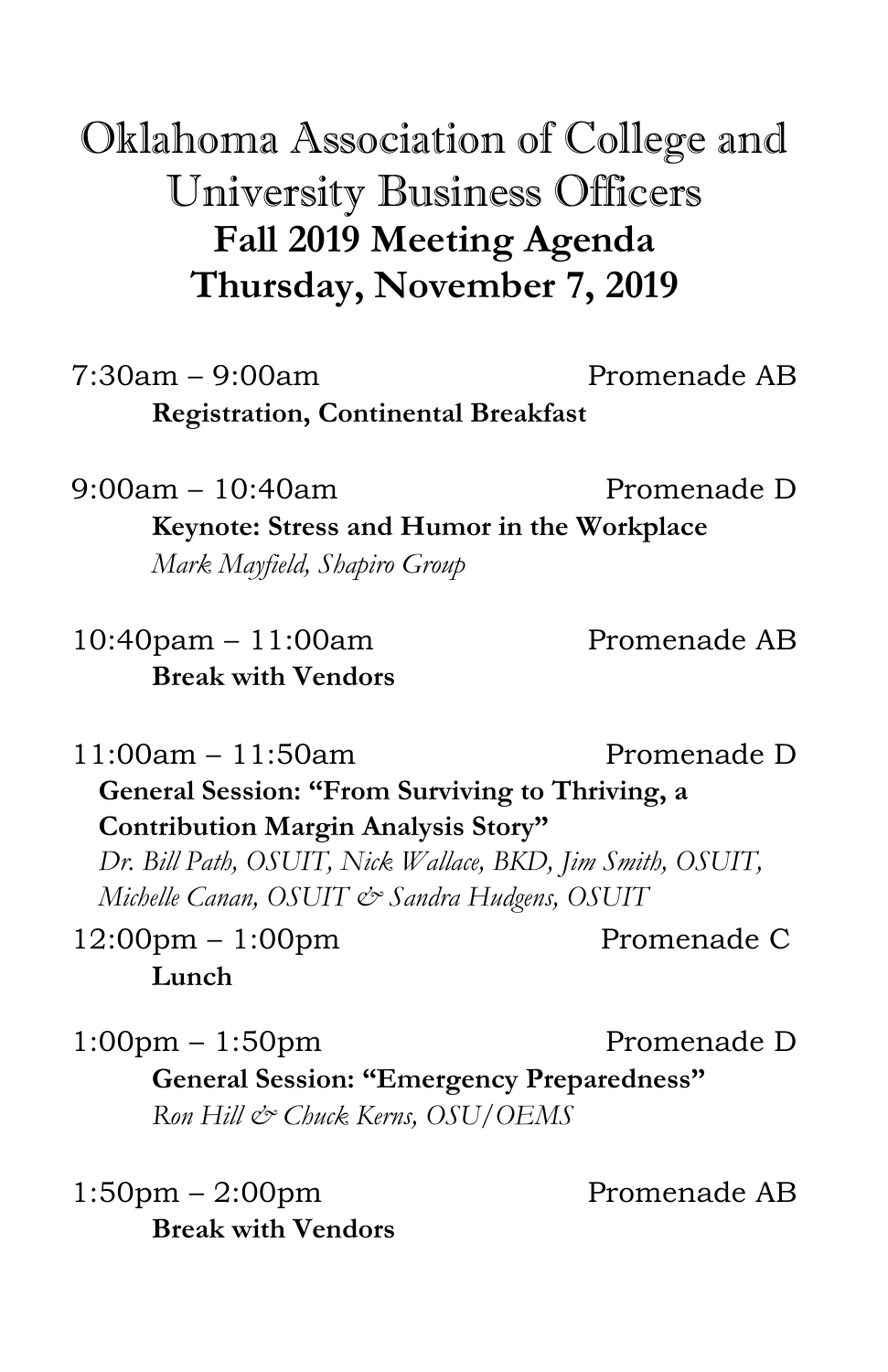2:00pm – 2:50pm entitled by Promenade D **General Session: "GASB- Accounting Update"** Tara Engquist, Eide Bailly

2:50pm – 3:10pm entitled as Promenade AB **Break with Vendors**

3:10pm – 4:00pm Promenade D **General Session: "A Timeless Verity: Freedom of Expression on the Contemporary College Campus"** *Andy Lester, Spencer Fane LLP*

4:00pm – 4:10pm Promenade AB **Break with Vendors**

4:10pm – 5:00pm Promenade D **General Session: "OSRHE Update"** *Chancellor Glenn Johnson, OSRHE*

5:00pm – 5:10pm entitled by Promenade D **Vendor Door Prize Presentations**

 $5:10 \text{pm} - 6:30 \text{pm}$  Promenade C **Vendor Sponsored Networking and Reception Open bar 5:10pm - 6:10pm Cash bar 6:10pm - 6:30pm Heavy hors d'oeuvres**

**Dinner on your own**